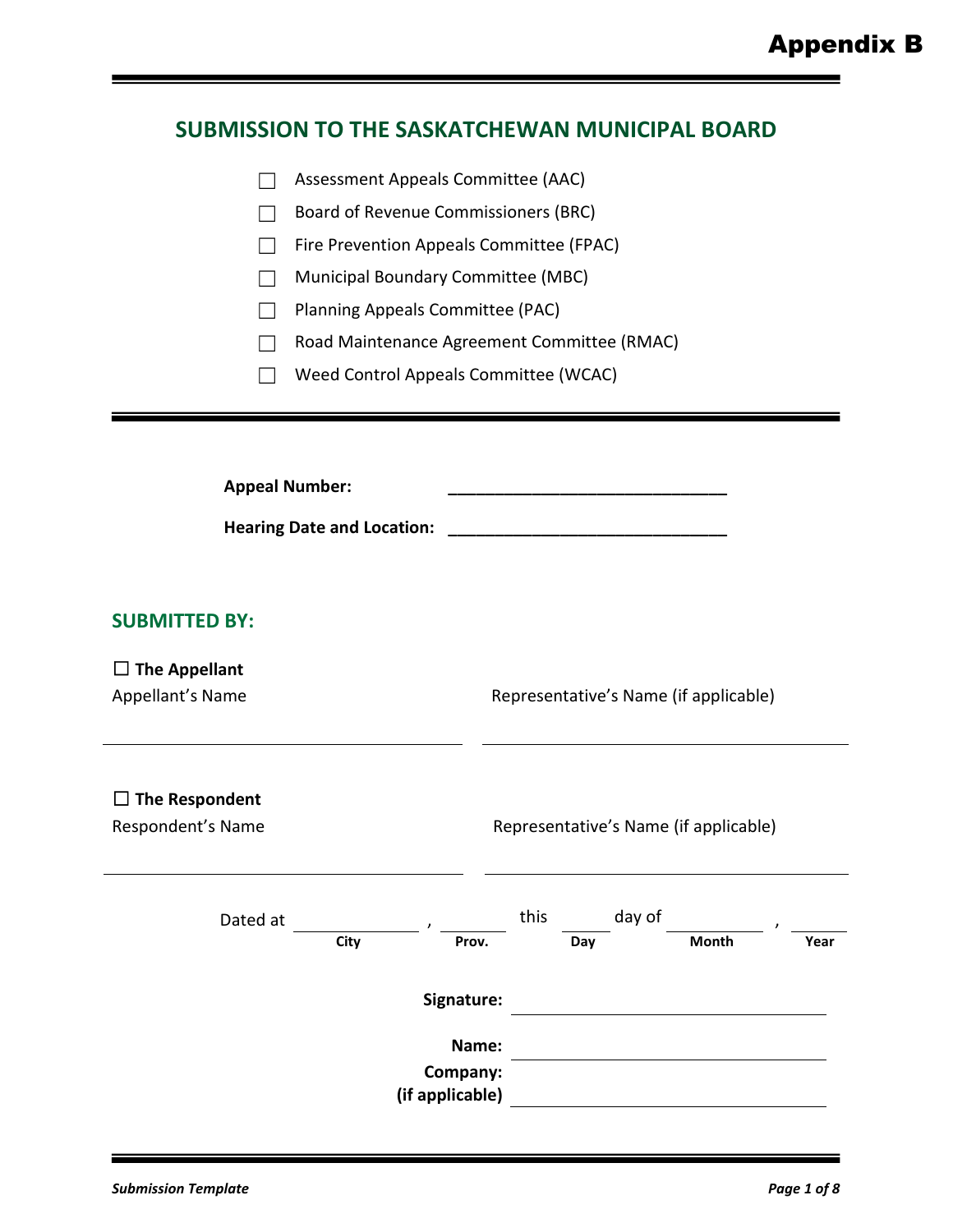# Appendix B

## **Table of Contents**

*Insert your Table of Contents here.*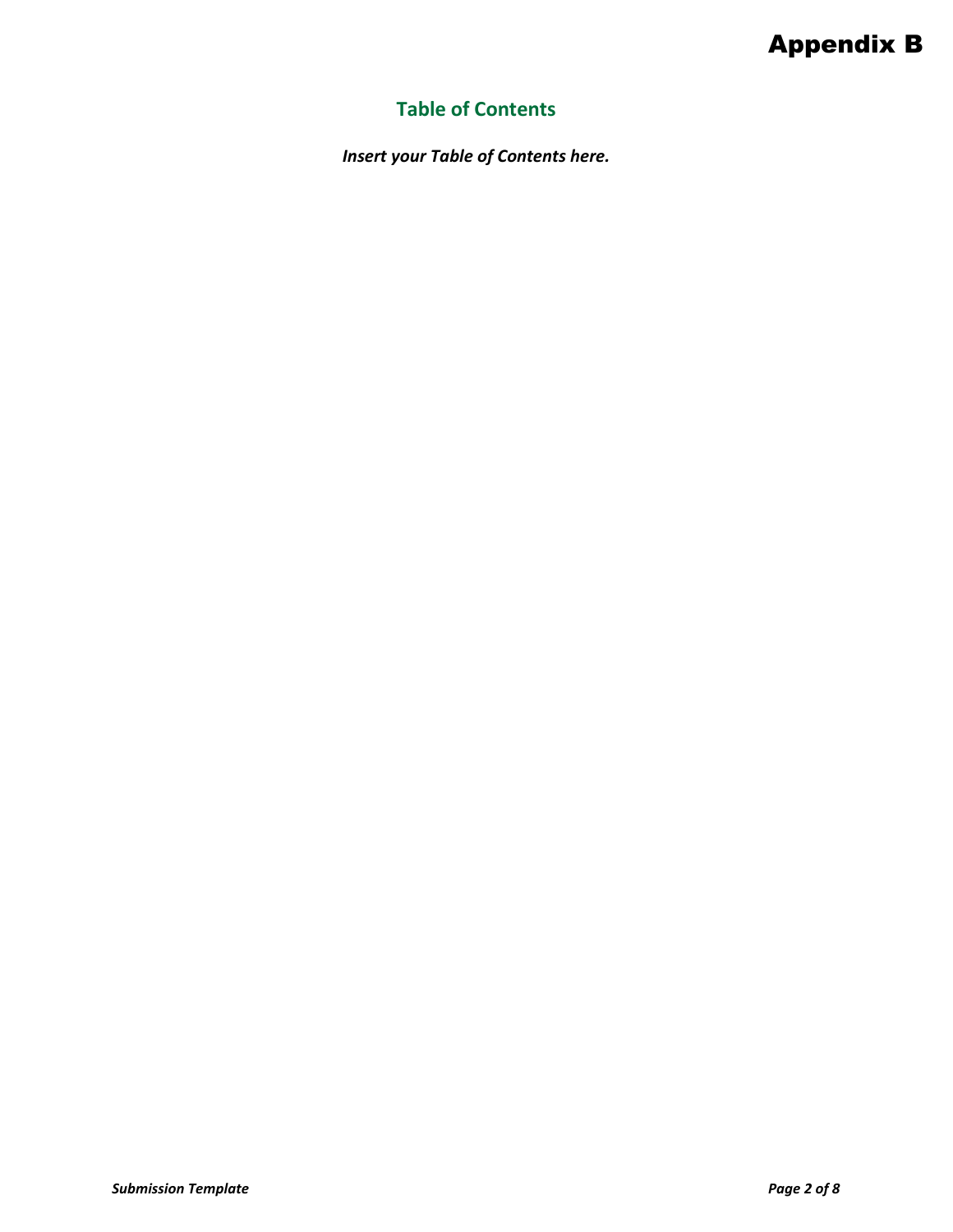## **1) Introduction**

*Answer the following questions:*

*a) What is the dispute?*

*b) Is there background information, i.e., meetings, adjustments to the assessment, etc. that is necessary to understand the appeal?*

*c) Describe the proposed solution.*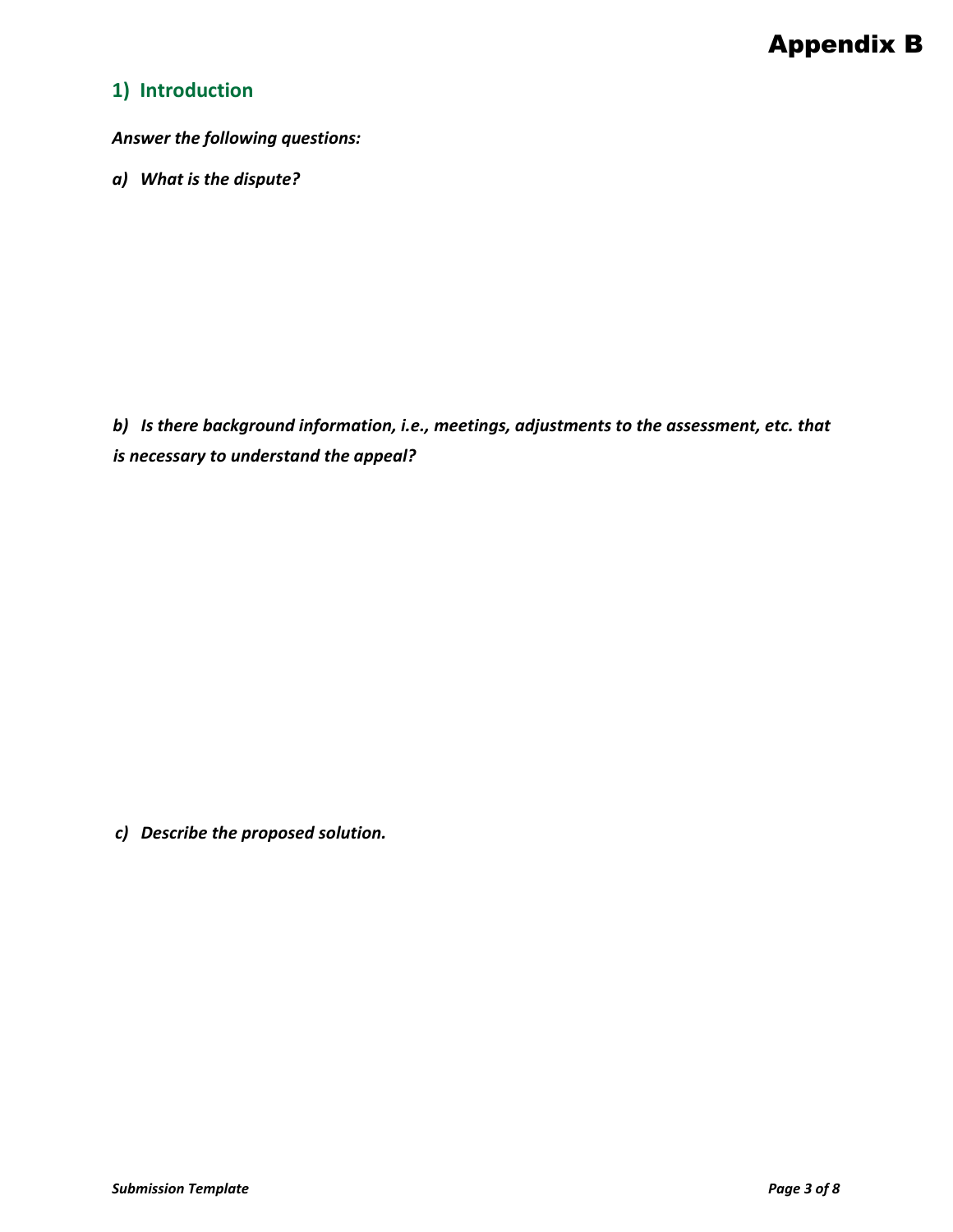# **2) Issues and Analysis (5 page maximum per issue)**

*Each issue must have its own analysis. Provide more information to expand on the brief statement made in Section 5 of the Notice of Appeal form.* 

| <b>Issue No. 1:</b> |  |  |  |
|---------------------|--|--|--|
|                     |  |  |  |

**Analysis:**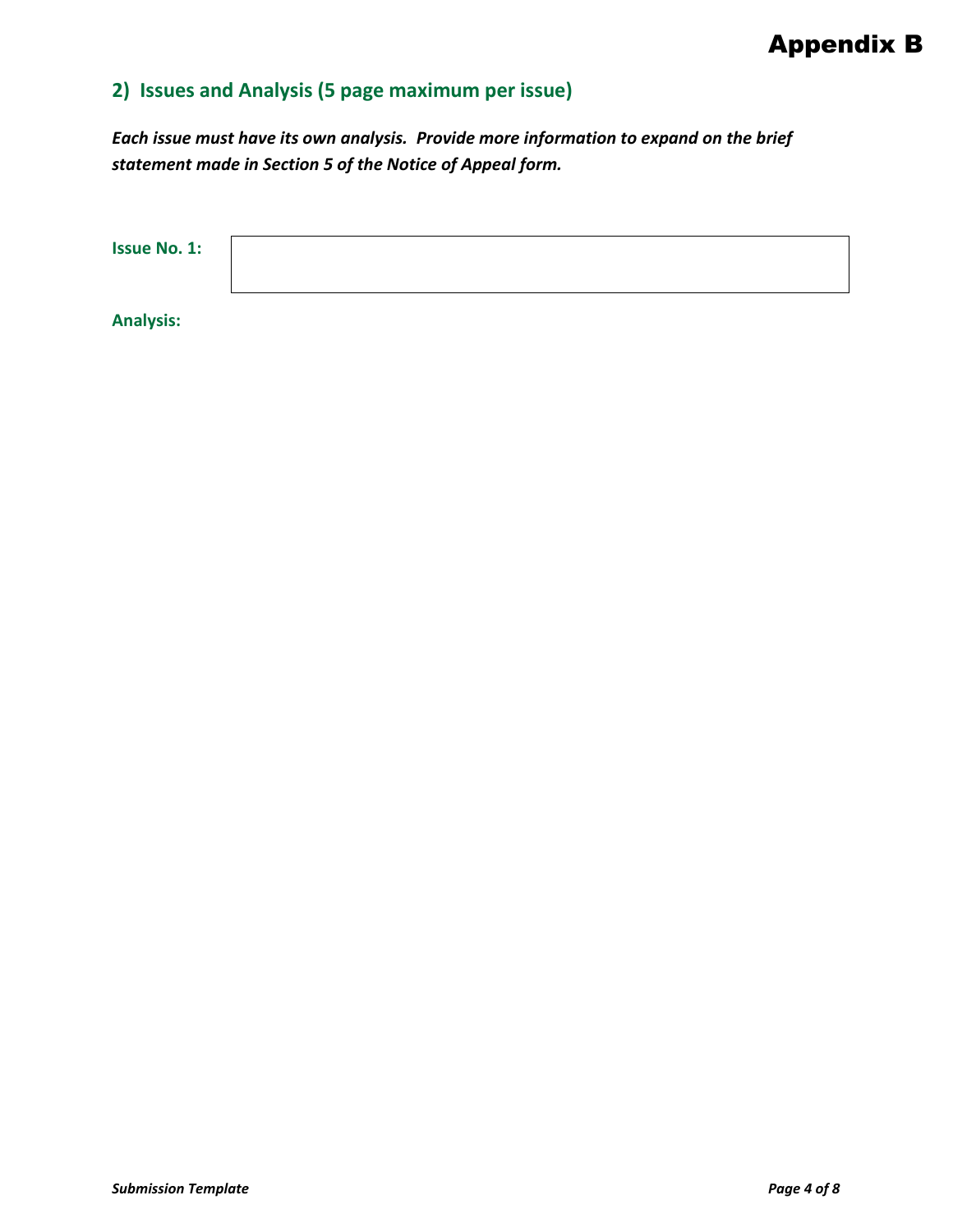**Analysis:**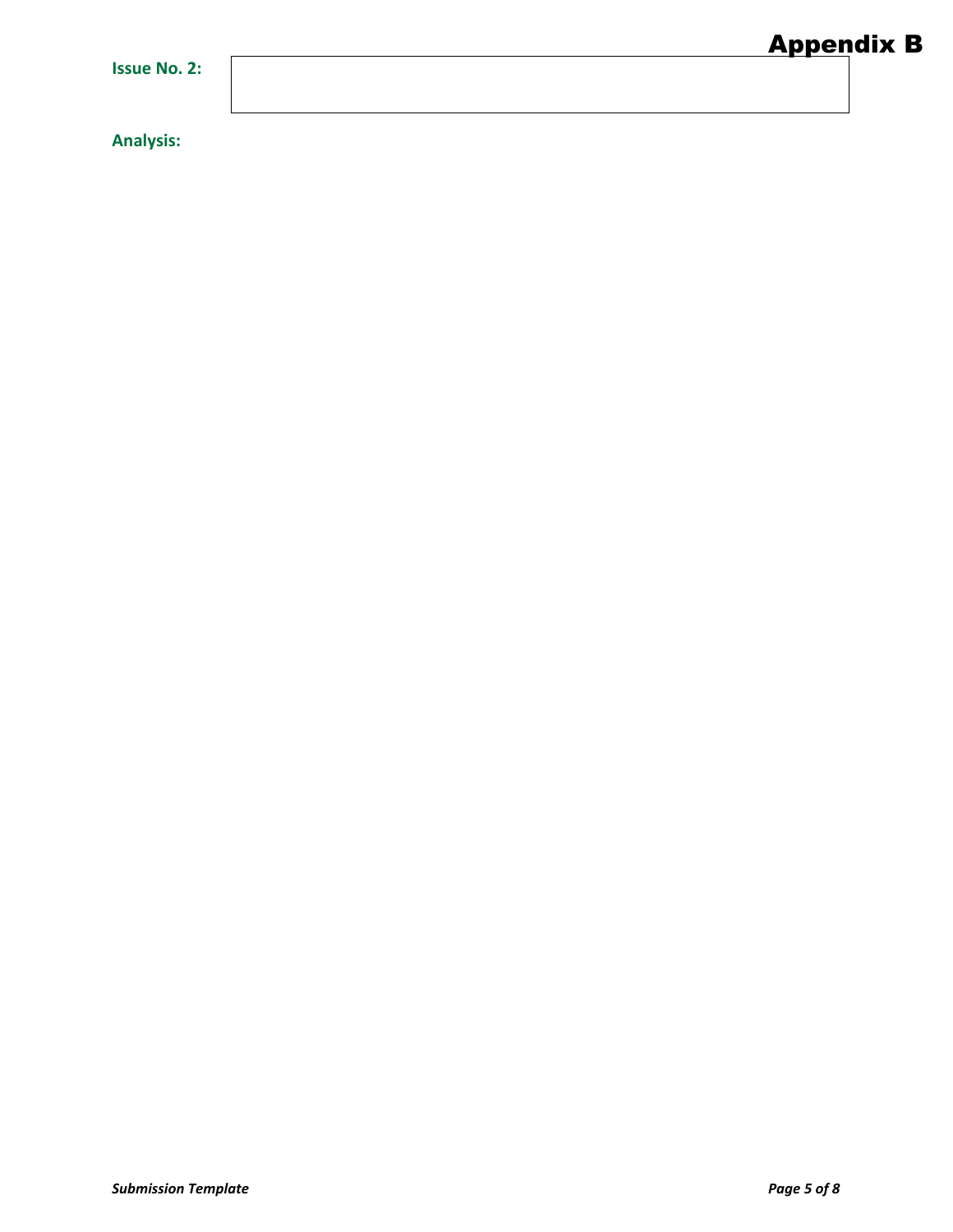## **3) Request**

*Describe the proposed solution.*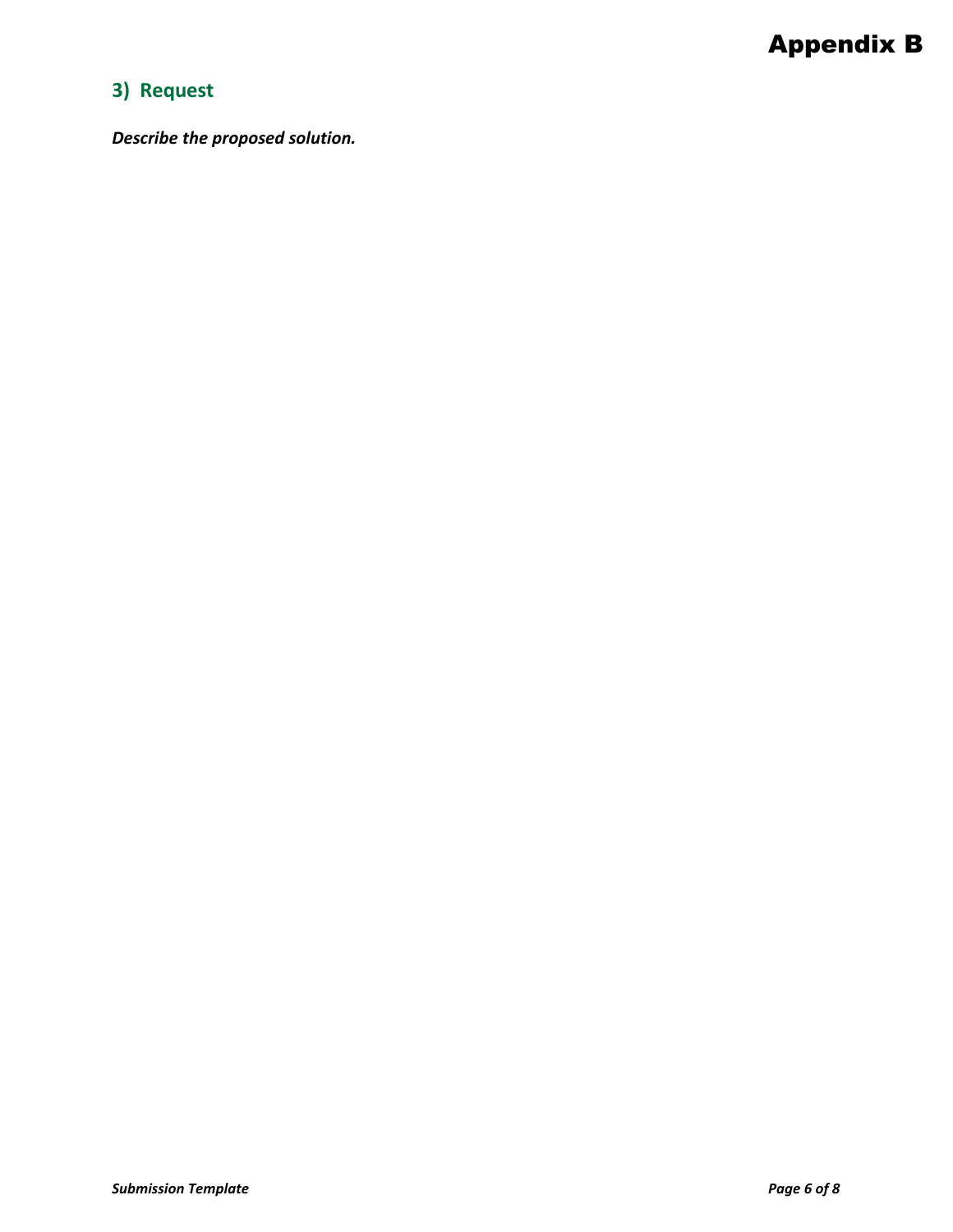## **4) Appendices**

*Provide full copies of documents (policies, reports, photos, etc.) mentioned in your analysis.* 

*Only include information that you mention in the analysis.*

*Highlight specific text that supports your analysis.*